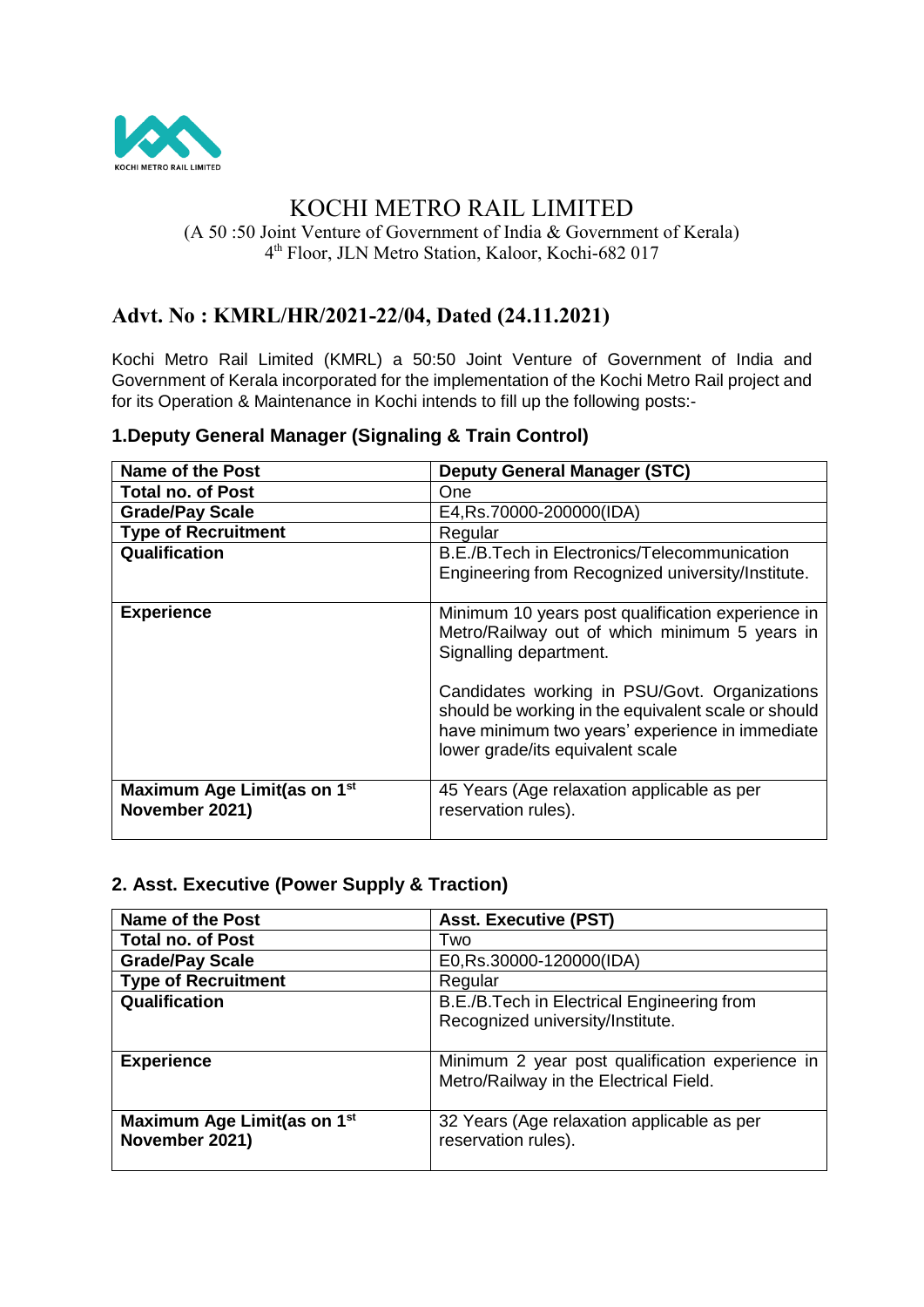## **3. Asst. Executive (Electrical & Mechanical)**

| Name of the Post                                          | <b>Asst. Executive (E&amp;M)</b>                                                          |
|-----------------------------------------------------------|-------------------------------------------------------------------------------------------|
| <b>Total no. of Post</b>                                  | One                                                                                       |
| <b>Grade/Pay Scale</b>                                    | E0, Rs.30000-120000(IDA)                                                                  |
| <b>Type of Recruitment</b>                                | Regular                                                                                   |
| Qualification                                             | B.E./B.Tech in Electrical Engineering from<br>Recognized university/Institute.            |
| <b>Experience</b>                                         | Minimum 2 year post qualification experience in<br>Metro/Railway in the Electrical Field. |
| Maximum Age Limit(as on 1 <sup>st</sup><br>November 2021) | 32 Years (Age relaxation applicable as per<br>reservation rules).                         |

#### **4. Asst. Security Officer**

| <b>Name of the Post</b>                                   | <b>Asst. Security Officer</b>                                                                                                                                                               |
|-----------------------------------------------------------|---------------------------------------------------------------------------------------------------------------------------------------------------------------------------------------------|
| <b>Total no. of Post</b>                                  | One                                                                                                                                                                                         |
| <b>Grade/Pay Scale</b>                                    | E0, Rs.30000-120000(IDA)                                                                                                                                                                    |
| <b>Type of Recruitment</b>                                | Regular                                                                                                                                                                                     |
| Qualification                                             | Graduate in any discipline from a recognized<br>university/institute or its equivalent                                                                                                      |
| <b>Experience</b>                                         | Minimum 5 years of service with Armed Forces/<br>CRPF/CISF/Police/BSF/Other<br>Paramilitary<br>organization in the level of junior Commissioned<br>officer/Sub Inspector or its equivalent. |
| Maximum Age Limit(as on 1 <sup>st</sup><br>November 2021) | 45 Years (Age relaxation applicable as per<br>reservation rules).                                                                                                                           |

## **General Conditions:-**

- Age, Qualification & Experience shall be reckoned as on 01.11.2021.
- Only shortlisted candidates will be notified for interview, which will be communicated through email id registered with KMRL by the applicants.
- KMRL reserves the right to shortlist the candidates.
- Applicants employed in Govt./Quasi Govt./ PSUs shall apply through proper channel, after forwarding the advance copy and shall produce a "No Objection Certificate" from their employer at the time of interview.
- Acceptance or rejection of application of the candidates will be the sole discretion of the Management. Incomplete applications are liable to be rejected.
- KMRL management reserves the right to cancel or amend this advertisement.
- Applications of candidates attempting to influence or interfere with the selection process will be rejected summarily and he/she will be declared disqualified for future vacancies in KMRL.
- No TA/DA will be paid by KMRL to candidates for attending interview.
- KMRL reserves the right not to fill the position or select any candidate without assigning any reason.